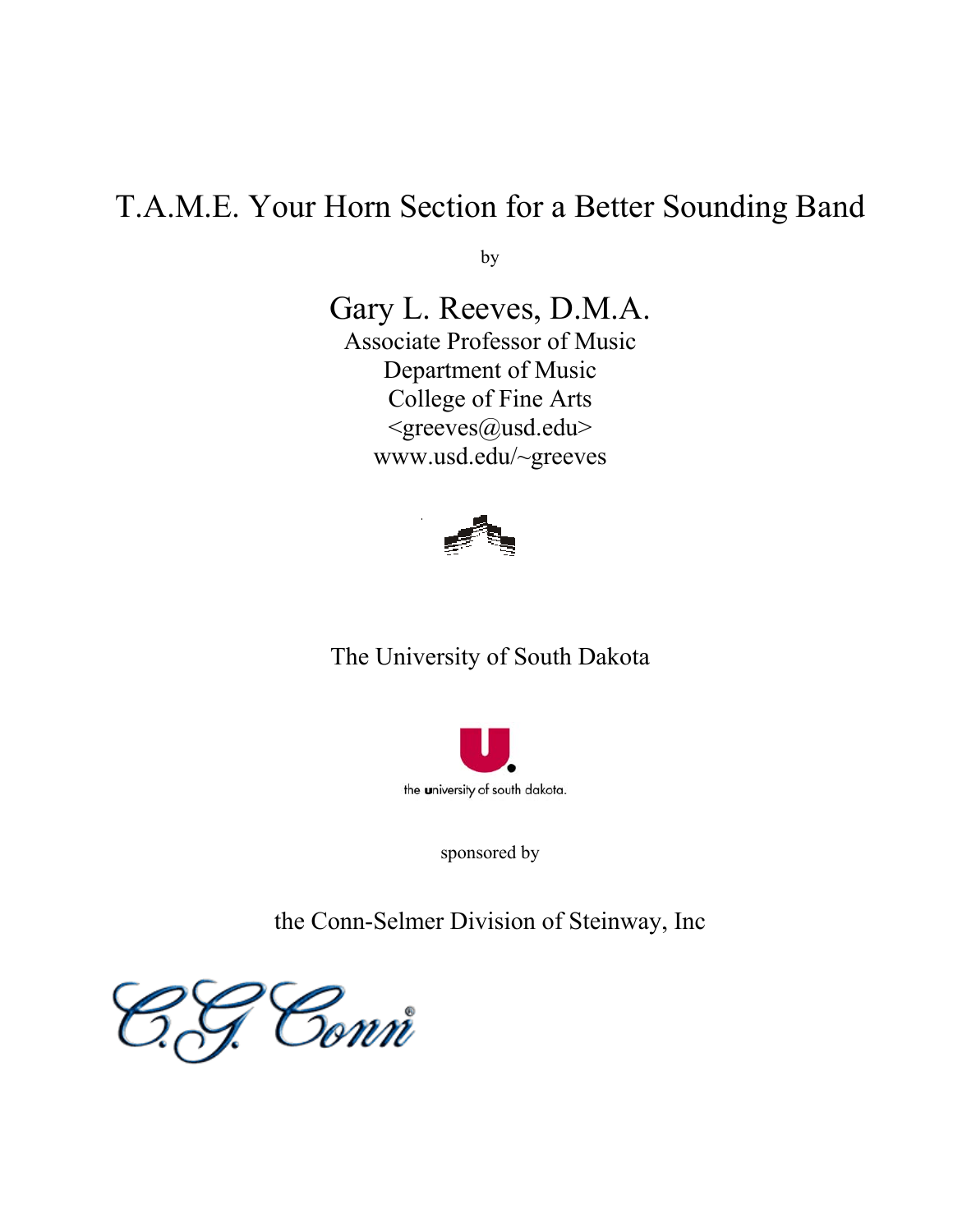# **T.A.M.E.: Tone\*, Air\*, Musicianship, and Enthusiasm!**

#### I. TONE

A. Embouchure

1. The horn embouchure is somewhat more relaxed and the oral cavity, by virtue of an open lower jaw, is more open than the trumpet embouchure. The lip aperture is larger than many younger players use without encouragement.

2. Similar to the other brass instruments, though, the center of the lips, and especially the upper lip, must be free to vibrate.

- 3. The lower lip may be firm, even in the low register.
- 4. Embouchure formation may be considered a two step process.
	- a. Set the corners of the embouchure.

b. While maintaining the "set" of the corners, focus toward the aperture. This step relaxes the center of the upper lip. Note also that the upper lip relaxes more than the lower lip.

5. Avoid excess mouthpiece pressure.

6. Be flexible. This is especially true when descending after having played in the upper register. Relax the embouchure. (See accompanying Warm-Up Exercise.)

- 7. Keep chin flat when ascending, just as in clarinet playing.
- 8. Play in the low register, at least down to the written c on the bass clef staff. a. Although most wind band music does not exploit this range, all other horn literature does, inc. orchestra music, solos, ensemble music, and so forth.
	- b. "Opening up" the low register aids the middle and upper registers as well (see item II.C.4. below.)

### B. Mouthpieces

1. Problems with "stock" mouthpieces

a. Many of the mouthpieces that normally are shipped with horns are too small to allow adequate airflow or to promote stable response.

b. In addition, many have a rim that is too wide to allow quick, smooth slurs over large intervals as required in horn playing.

- 2. Recommended mouthpieces
	- a. Holton Farkas MDC (medium deep cup)
	- b. Holton Farkas DC (deep cup)
	- c. Notes

1) These actually are middle of the line mouthpieces in that the Holton Farkas lineup includes the SC (shallow cup,) MC (medium cup,) MDC, DC, VDC (very deep cup,) and XDC (extra deep cup.) 2) They are relatively inexpensive (approx.\$30.00,) widely available, and have good (medium narrow) rims.

d. Many other excellent mouthpieces from Conn, King, Schilke, Yamaha, Giardinelli, and others.

- C. Position of bell on leg/off leg
	- 1. Sit with right leg off the right side of the chair.
	- 2. Edge of bell nearly parallel to right leg just inside femur
		- a. Do not let body block sound.

b. Do not let an adjacent player's body block the sound (see item D3.)

### **\*(These concepts are inextricably linked.)**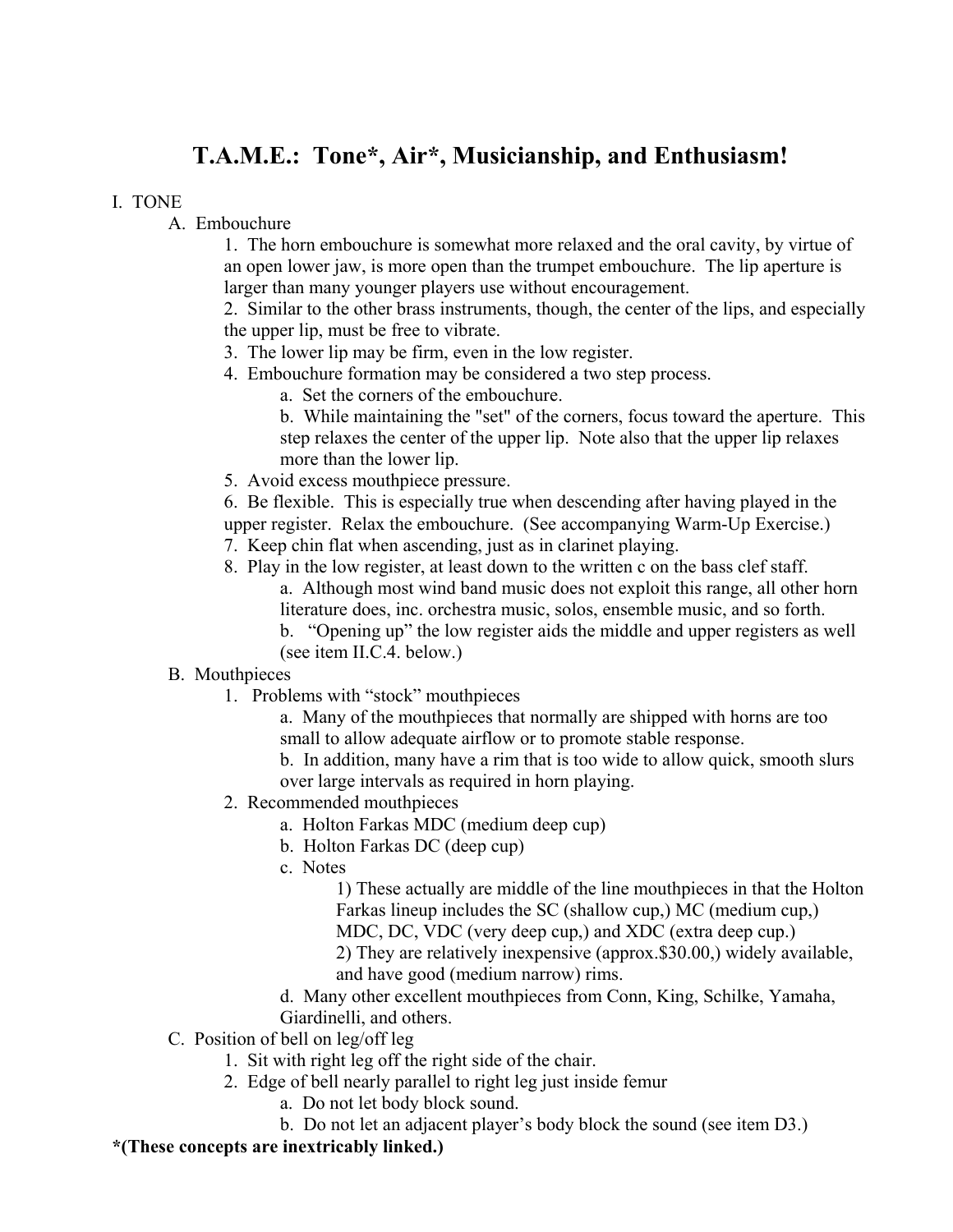3. Alternatively, a person of sufficient physical stature may choose to hold the horn with the bell off the leg.

- a. Facilitates breathing
- b. Easier to see music, conductor, other musicians
- c. Makes it much easier to stand for solos or when convenient
- C. Right hand position
	- 1. Hand on side of bell away from body; **HAND MUST BE IN BELL!**
	- 2. Fingers closed inc. **thumb closed against fingers**
		- a. Closed thumb keeps heel of hand open
		- b. Facilitates stopped horn playing
	- 3. Generally the last knuckles are showing (depending on hand size.)
- D. Positioning and spacing in concert band seating
	- 1. Try to position horns near the center of the row in which they sit.
	- 2. At least try not to have horns at the end of the row with bells facing front, i.e.,
	- to conductor's left.
	- 3. Leave enough seating space.
		- a. Players need room for sound to escape.
		- b. Need room to empty *condensation*
		- c. Some symphony hornists' contracts specify at least three
		- linear feet of space each or else they don't play.
- E. Fingering of a double horn: when to use the F horn, when to use the B-flat horn

1. Use F horn for g1 descending to  $F<$  (written pitches,) although B= horn is optional for the range f descending to c.

- 2. Use B= horn for F descending to C, i.e., below the B= horn fundamental.
- 3. Use B= horn for g<1 and above.

 4. Common sense rules apply to above; exceptions may be made to facilitate fingering of technically difficult passages, for example, but sound quality generally predominates! (See Farkas, *The Art of French Horn Playing*, p. 16, Yancich, *A Practical Guide to French Horn Playing*, p.4, etc.)

- F. Tuning the double horn: which notes to use, what slides to pull (see illustration.)
	- 1. Tune open notes on the B= horn, e.g., c2, f2 (written,) pulling main slide.
		- a. The main slide can be found by following the tube from the mouthpipe.
		- b. On horns w/ a separate B= tuning slide, e.g. some Holton, some Yamaha, this amount can be divided between the main slide and the B= slide.
	- 2. Compare the c2 of the B= horn and the F horn, pulling the F slide to match.

a. Many horns have two slides that will control the f side of the horn,

e.g., Conn 6D and 8D, some Holton, some Yamaha.

b. One of these slides is provided to facilitate removal of condensation and generally should be left pushed in. If pulled, many cases will tend to push in this slide.

3. Tune individual notes using 1st valve, 2nd valve, 2-3 combination on each side of the horn.

4. Certain notes on the horn tend to be sharp and must simply be played down to pitch. These include a1, c2, d2, d, c< (see harmonic series.)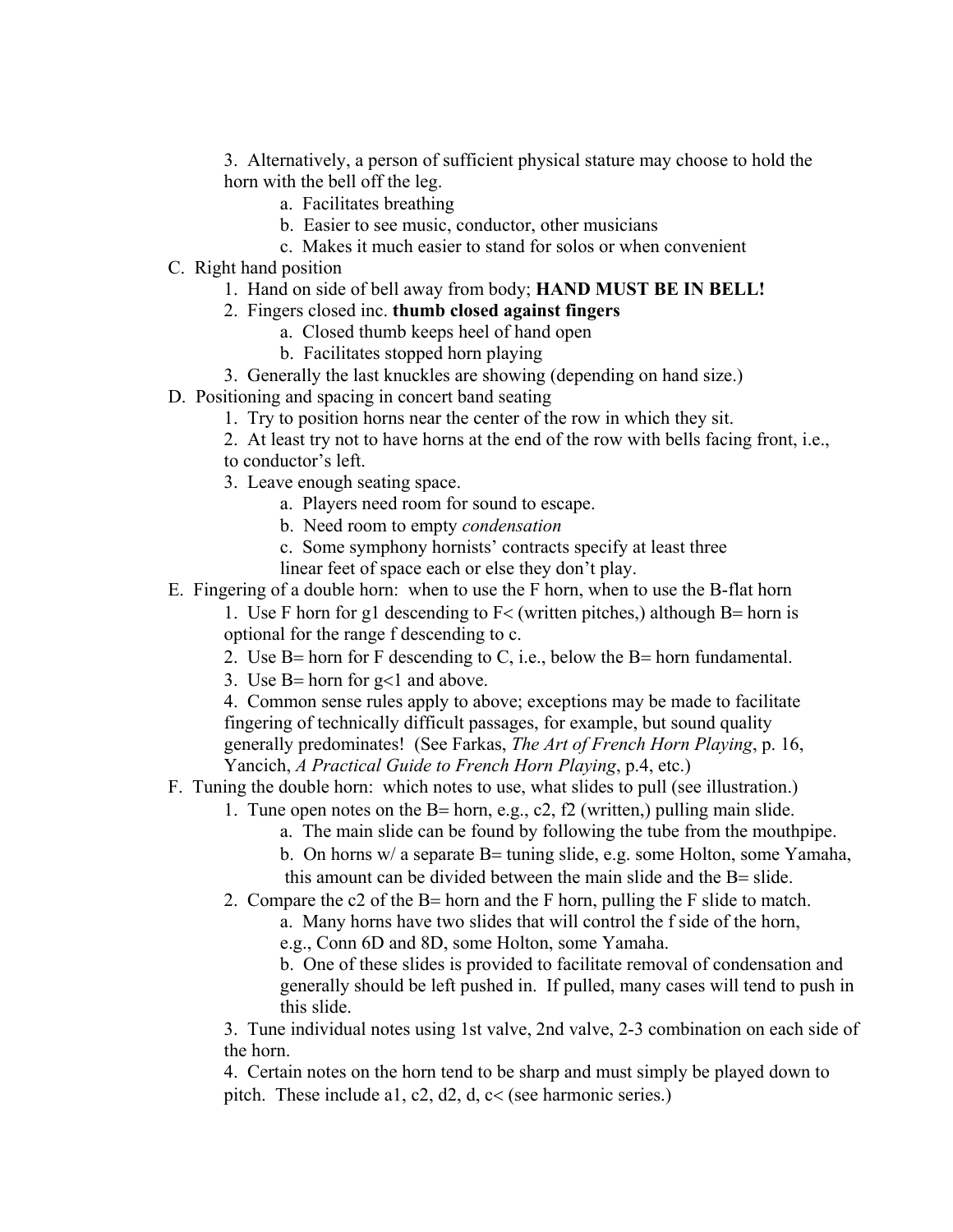5. Certain notes tend to be flat and must be played up to pitch. These include e1, e=1, d1 (see harmonic series.)

#### II. AIR

A. Teach your players to relax and **BLOW**!

 1. Play for them a motion picture soundtrack, e.g., Star Wars, Robin Hood, Dances with Wolves, Independence Day, Sleepers, Titanic, etc., or play a Mahler symphony (also a good recruiting tool.)

2. Encourage your players to emulate that sound.

3. Play in the low register, *f* and *ff*!

 B. Go through the Horn Warm-Up Exercise with your students to explain its purpose and ensure that it is played properly.

 C. Assuming the correct fingerings are used, and if the mind's ear hears the proper pitch, 99.44% of the time missed notes are the result of a problem with air.

1. In the middle register and especially in the upper register, the **air speed** must increase. (Think not of blowing air into the horn, but visualize it travelling through the horn and speeding out of the bell!)

2. Tongue vigorously to release enough air to start each tone cleanly, and use a small contact patch between the tongue and teeth. Say "tah," not "thah." Hornists often refer to this concept as "pinging" the notes.

3. Air speed in the upper register is wholly a separate idea from dynamics. Although the quantity of air is less for a softer dynamic, air speed must remain the same - fast! 4. The lower jaw must be open, (the front teeth must be sufficiently parted,) for the air to be able to emerge. This is true in all registers. In the lower register, the jaw may open so wide that the lower teeth no longer are behind the portion of the lower lip upon which the mouthpiece rests. This is permissible in that the embouchure in this register is puckered to the point that the lower teeth are not functioning as part of the embouchure (see French Horn Test Subjects 1 and 2.)

5. In the lower register, as the lower jaw opens, it may be pushed slightly forward as well.

6. In the lower register, hornists must play with a sufficient **quantity of air** to produce the sound.

7. Emphasis must be placed on the importance of developing the lower register by the instructor.

## III. Musicianship

A. Ear training

1. It is of vital importance for students to hear pitches in order to play them.

2. Although they may not like to, insist that hornists sing troublesome pitches.

3. Do not allow hornists to "test notes" before playing them. They very rarely can do so when they perform.

4. Use the accuracy drill in Philip Farkas' *The Art of French Horn Playing*, p.69. a. Farkas suggests that for every note missed, insist on three correct repetitions before continuing.

b. In light of the above, perhaps a student may play only two or three lines each day, especially during the beginning stage.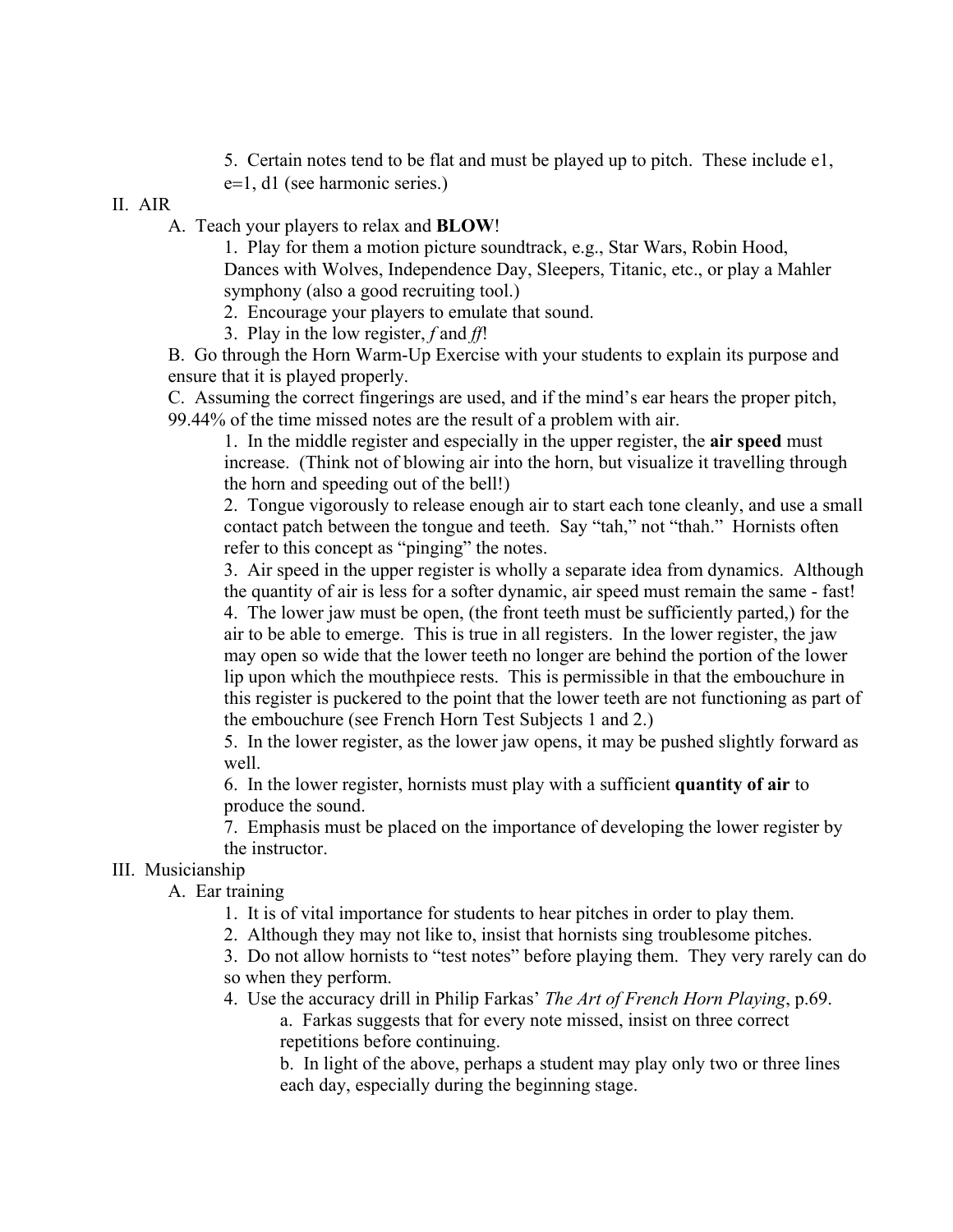c. Be sure the student removes the mouthpiece from the embouchure between each two notes.

d. Though the drill is designed not to constitute a singable melody, eventually it does become familiar. To avoid this, be creative in how it is performed.

- 1) Play the first measure of each line.
- 2) Play lines from right to left.
- 3) Play from the end to the beginning.
- B. Dynamics
	- 1. Many young brass players attempt to play too softly.

a. Review what we have discussed thus far: a mouthpiece that is large enough and with a throat that will allow air to be moved through the horn, relaxing the center of the upper lip and parting the front teeth to open the aperture to allow air to be moved, and so forth.

b. Balance within an ensemble should not be created by teaching the brass players not to blow. Instead, teach the woodwinds to produce a larger body of sound!

- c. The piano dynamic must not be as soft as we can play.
- 2. Relatively few exploit the upper dynamic range of the horn.

a. Can your horn players make the sound "ring," can they play with a bit of an "edge" when the music demands it?

b. Ask students for one week simply to practice everything loudly.

c. Ask students absolutely to blast. Only through producing a truly loud, obnoxious, ugly sound will they know the upper limit to which they can go, stopping just short of such a sound.

#### C. Technique

1. Eyes must move ahead to know what is coming next. If the fingers catch up to the eyes, missed notes will result.

2. Sight reading needs to be a regular and frequent occurrence. Play duets with students (on any instrument.) Your playing, in a friendly manner, insists that students maintain tempo, do not stop, and so on. It also reinforces many other concepts including dynamics, style, articulation, and so on.

#### D. Stopping the horn: how it works, which side of the horn, fingerings, hand position

1. How it works is disputed: does it raise the pitch by  $\frac{1}{2}$  step or lower the pitch to within a  $\frac{1}{2}$  step of the next lower partial?

 2. In any event, stopped horn **must** be played on the F side of the horn unless the horn is equipped with a stopping valve

- 3. Pitches **must** be played ½ step lower than normal
- 4. The hand **must** be spread vigorously against the sides of the bell

 5. The *seal* is the crucial factor and will NOT be achieved simply by shoving the hand in the bell as far as it will go.

6. The fleshy heel of the hand helps to make the seal.

- 7. The middle joint of the fingers is slightly fleshy and seals against the bell throat.
- 8. The thumb must remain outside the bell throat to help make a good seal.

9. If the resulting sound does not possess the proper "buzz," continue to work to produce a good seal.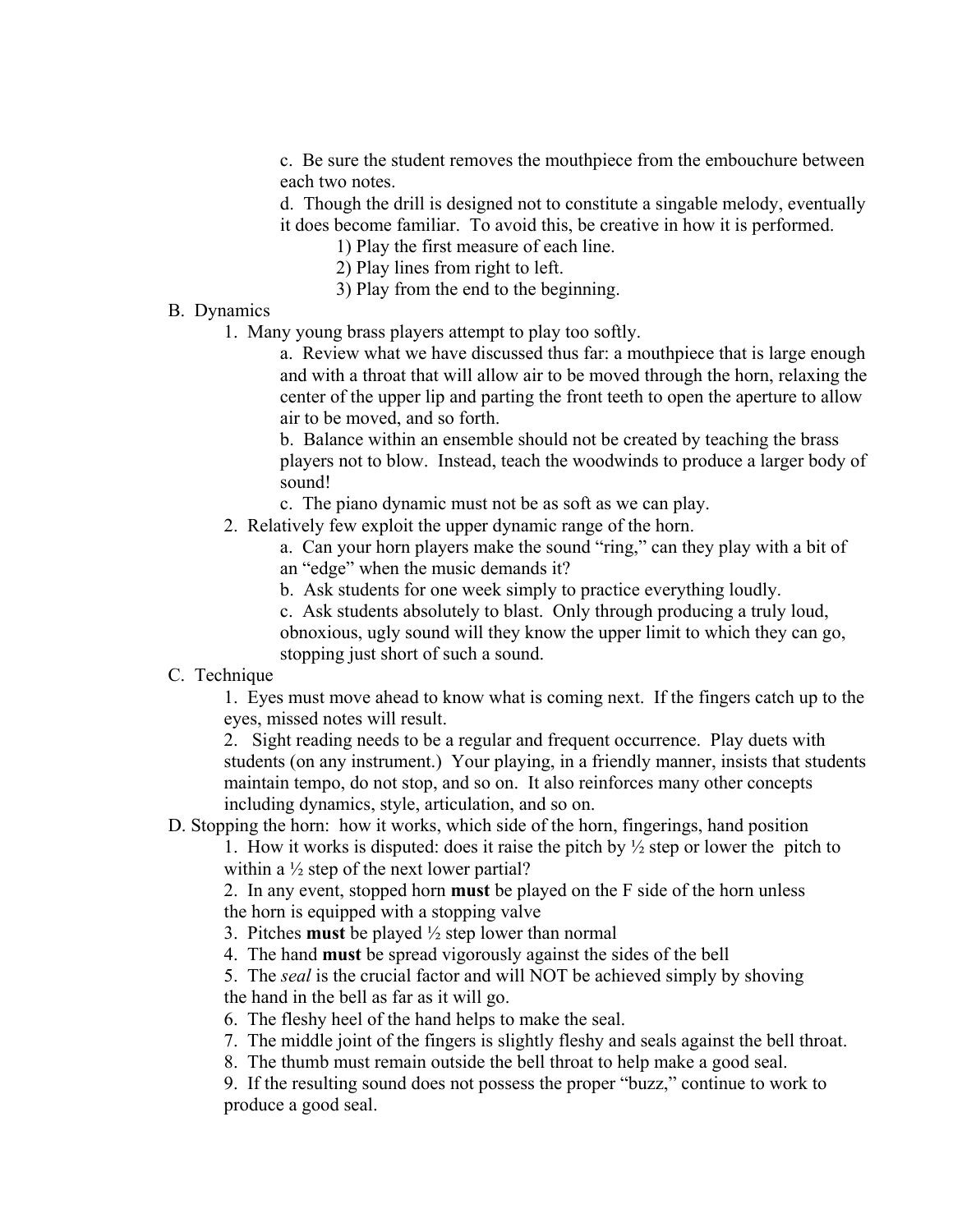10. If the pitch is sharp, the hand is too far into the bell. Withdraw the right hand a bit and spread it more vigorously.

11. Once the proper position has been achieved, then simply open the hand. The

resulting hand position should be the correct right hand position for the "open" horn. E. Lip trills

1. Whole step valve trills simply are not satisfactory on horn due to our position in the harmonic series.

2. Development of lip trills also facilitates flexibility, endurance, and other positive aspects of horn playing

3. It is a "badge of honor" among horn players.

- 4. A number of sources exist to aid with fingerings and development exercises.
	- a. Farkas: *The Art of French Horn Playing*
	- b. Brophy: *Technical Studies for Solving Special Problems on the Horn* c. Tuckwell: *Playing the Horn*

5. In general, above c2 use the standard fingering of the B= horn for the lower note; for c2 and below use the F horn.

#### IV. Enthusiasm!

A. As teachers, we need to promote the horn, horn playing, and horn players.

- 1. Single out the horn section for praise, even if you have to look for a reason. a. Something as simple as the ascending concert B= major scale in Carmen Dragon's arrangement of *America, the Beautiful*, can hold great beauty. b. The first horn part in Lucien Cailliet's transcription of Wagner's *Elsa's Procession to the Cathedral* at rehearsal number 8 is gorgeous.
- 2. Such action undoubtedly is all the more essential with the increased prominence in our programs of marching band and jazz ensembles.
- B. Feature the horn section if at all possible.
	- 1. Several concert band arrangements exist for horns with band.
		- a. *Caught By the Horns*, Burton Hardin
		- b. *Hornascope*, David Bennett
		- c. *French Horn Frappe*, David Bennett
		- d. *The Four Hornsmen*, David Bennett
	- 2. A substantial number of selections are available for solo horn and band.
		- a. *Adagio and Allegro*, Don Haddad
		- b. Allegro, *Concerto no. 3*, Mozart/Bardeen
		- c. Romanza, *Concerto no. 3*, Mozart/Bardeen
		- d. Concerto no. 2, Mozart/Sansone
		- e. *Concert Rondo*, Mozart/Andy Clark
		- f. *Rhapsody for Horn, Winds, and Percussion*, Jan Van der Roost
		- g. *Concerto for Horn*, Ralph Hermann
	- 3. Selections for band abound that make great use of the horn section
		- a. *Four Scottish Dances*, Malcolm Arnold
		- b. *American Overture for Band*, Joseph Wilcox Jenkins
		- c. *Eternal Father*, Claude T. Smith
		- d. *The Klaxon*, Henry Fillmore
- C. Choose your horn players